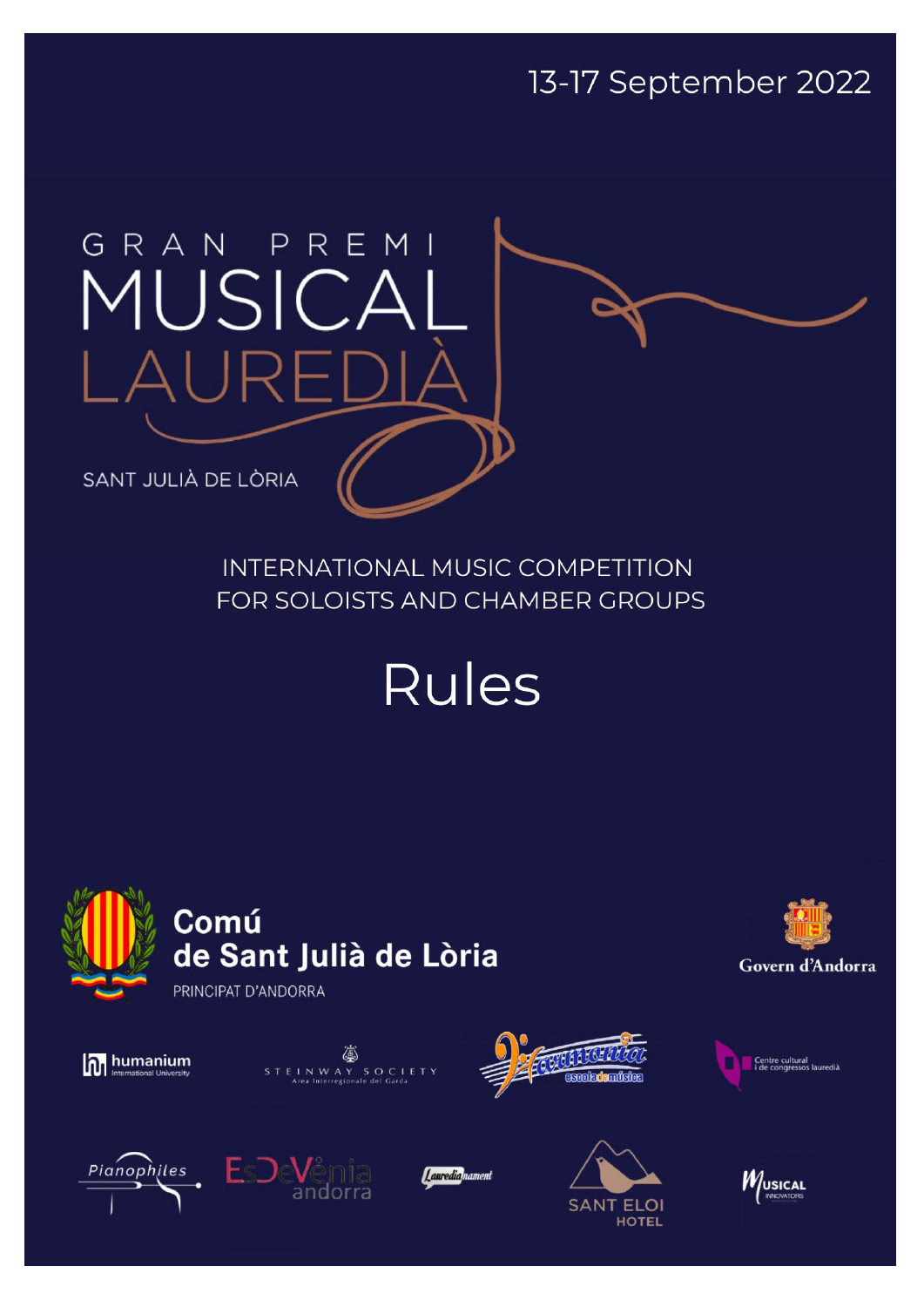

## **General Rules**

- The competition is open to musicians from all countries who have not reached the age of 36 on the date of registration; for ensembles it is considered the average age of the members.
- Soloists and chamber groups take part in the competition in one single category.
- It is possible to apply more than once in the same edition, provided the application is made with different musical formations (e. g. soloist, soloist with accompaniment, duo, trio... )
- The competition consists of Preliminary Round, Semifinal Round A, Semifinal Round B and Final Round. All candidates selected during the Preliminary Round are required to play in both Semifinal Round A and B.
- Candidates can participate will all kinds of musical instruments. Due to logistics, organ and two pianos cannot take part in this edition of the competition; likewise, due to artistic choices, electronic and amplified instruments and 'prepared piano' cannot participate.
- The competition does not provide for the accompanying pianist:

- Candidates who apply as SOLOIST must perform only pieces for solo instrument, without accompaniment, in all rounds of the competition.

- Candidates who require an accompanying instrument (e.g. piano) must register as SOLOIST WITH ACCOMPANIMENT in the section of the application-form described as SOLOIST WITH ACCOMPANIMENT. Here they will have to communicate their personal data and pay the registration fee for both musicians.

They will be able to perform repertoire considered for solo instrument (e.g. Paganini Capricci) or for solo instrument with accompaniment (e.g. Paganini Concerto) and will also be able to choose to perform repertoire considered for Chamber Music (e.g. Brahms Sonata), without limitation in the choice of repertoire.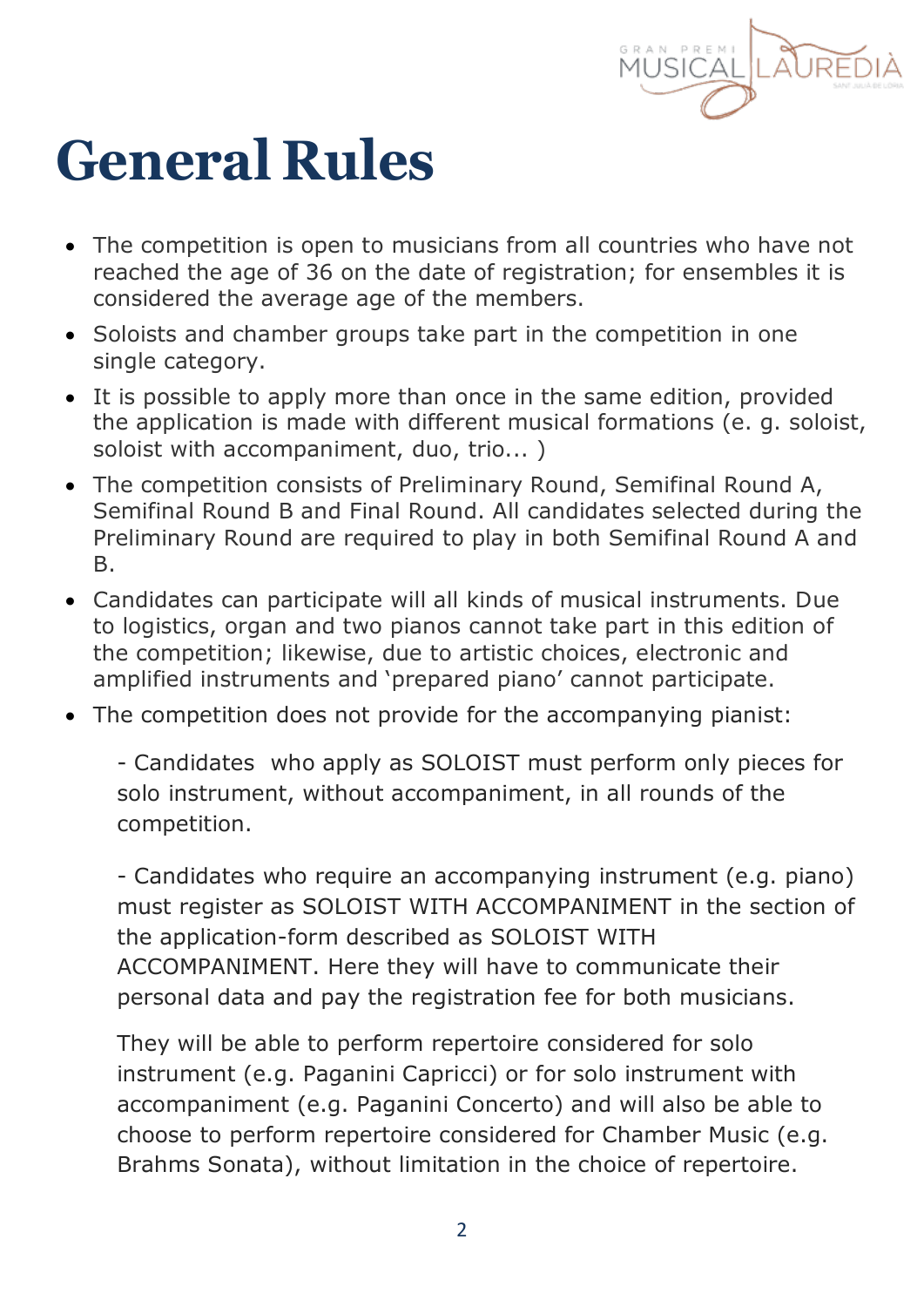

*Although the Jury carefully evaluates the soloist's performance, both musicians will be judged, since the quality of the accompaniment certainly influences the outcome of the performance in the competition and any concert-prizes.*

- In all rounds of the competition it is allowed to perform one or several pieces chosen from a free musical repertoire, including single movements or excerpts from major works.
- Transcriptions and arrangements are allowed.
- Performance by heart is not required. The competition does not provide for a page-turner, for which candidates must provide for themselves; iPads and Tablets are allowed.
- Competitors must present the requested personal information and to be up to date with the payment of the registration fees. The lack of those may at any time invalidate the participation in the competition, and, subsequently, the prize.
- Competitors renounce without objection their rights to recordings and pictures made during the competition and the assigned concerts.
- In case of unexpected events, the management reserves the right to postpone or cancel the competition. In case of competition cancellation, the registration fees will be refunded.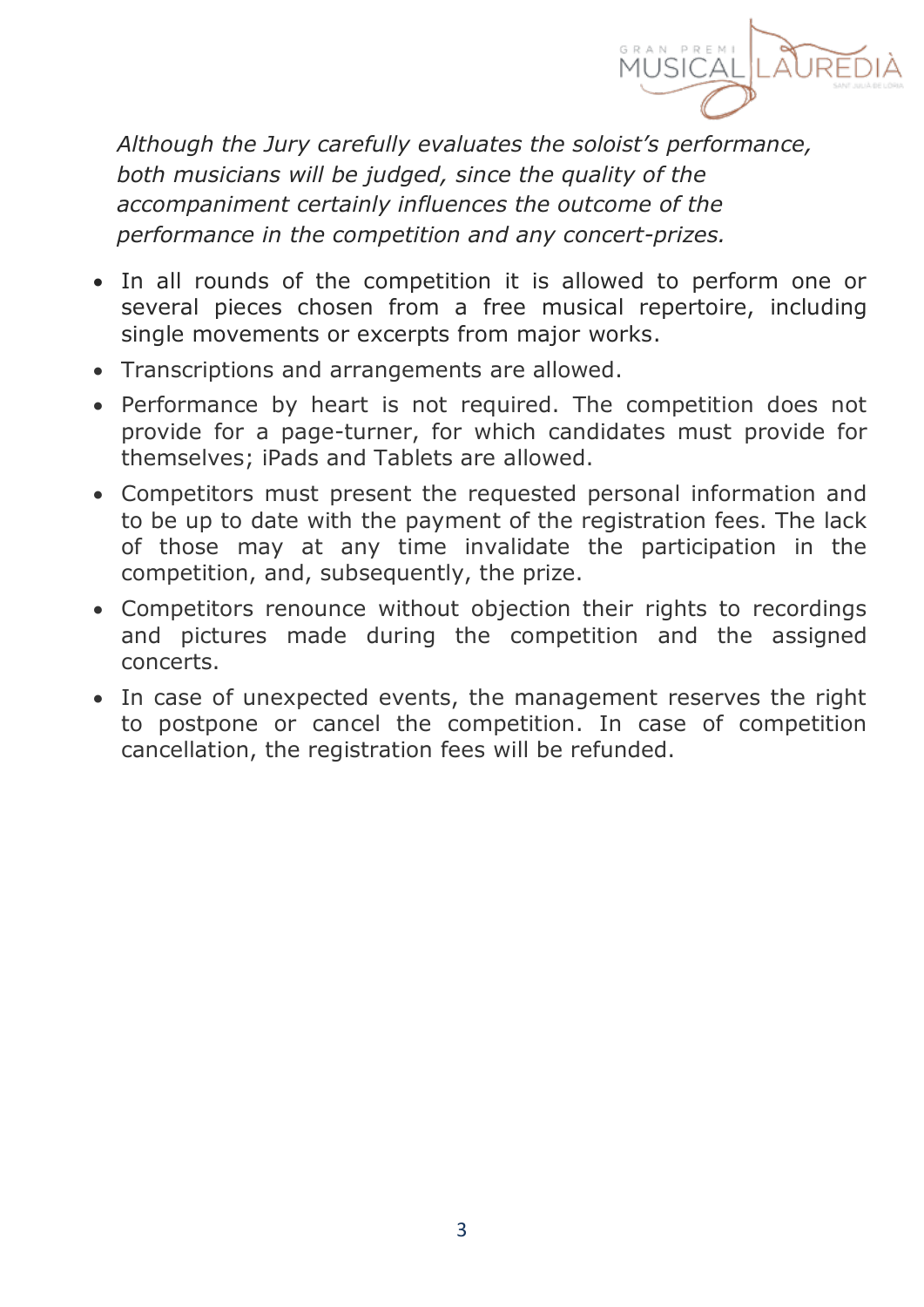

# **Application and Preliminary Round**

Registrations must be received no later than July 31<sup>st</sup> 2022.

Candidates must complete the application-form, available on the website [www.gpmlauredia.com](https://gpmlauredia.com/en/www.gpmlauredia.com) by clicking on the APPLY icon. Here candidates will be asked for:

- The personal data of each musician (ensembles must insert one single telephone number and e-mail address); *Non-EU citizens are required to add more information about their travel route.*
- A copy of a valid identity document for each performer;
- A brief resume (curriculum vitae) of the soloist or the ensemble (preferably as a group);
- An artistic picture of the soloist or the ensemble;
- The musical program for all Rounds, including Preliminary Round. (The program for Semifinal Round A, Semifinal Round B and Final Round can be modified by September 10<sup>th</sup> 2022).
- The link of the performance uploaded on YouTube as *unlisted*. The video (or playlist) must contain a freely chosen musical program lasting no more than **20 minutes** (in case of longer videos the Jury will listen to the first 20 minutes of the video). It can contain one or more works, including single movements or pieces extracted from larger works, also recorded in different occasions;
- The receipt of the registration fee of €35.00 for each musician (ensembles are asked to send all of the fees in a single operation) to be paid to:

### **IBAN:** IT62O0503411702000000005262

### **SWIFT:** BAPPIT21002

### **ACCOUNT HOLDER:** STEINWAY SOCIETY

### **AT:** BANCA POPOLARE DI MILANO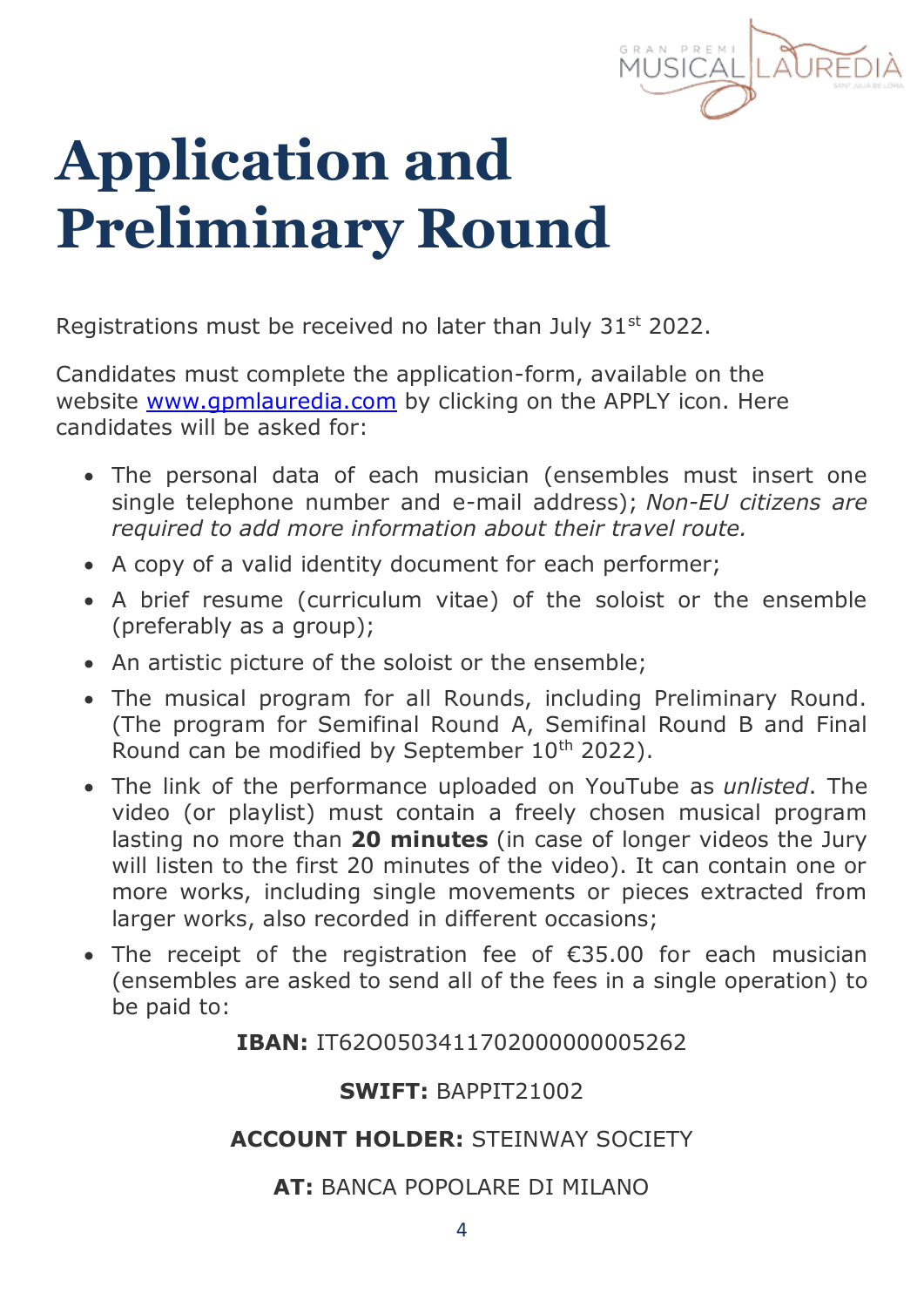

### **OBJECT OF PAYMENT:** COMPETITION FEE 2022 SURNAME NAME of the candidate sending the fee

Bank commissions are paid by the competitors. Incomplete amounts are not accepted.

In case of the candidate withdrawal, the registration fee is nonrefundable.

A maximum of 50 candidates will be selected between soloists and chamber groups.

The selected candidates will be required to play in both of the Semifinal Rounds.

Candidates will receive an e-mail with the results of the Preliminary Round around August 12<sup>th</sup> 2022 and the time of the auditions for both Semifinal Rounds.

Only the names of the candidates admitted to the second phase will be published in the website.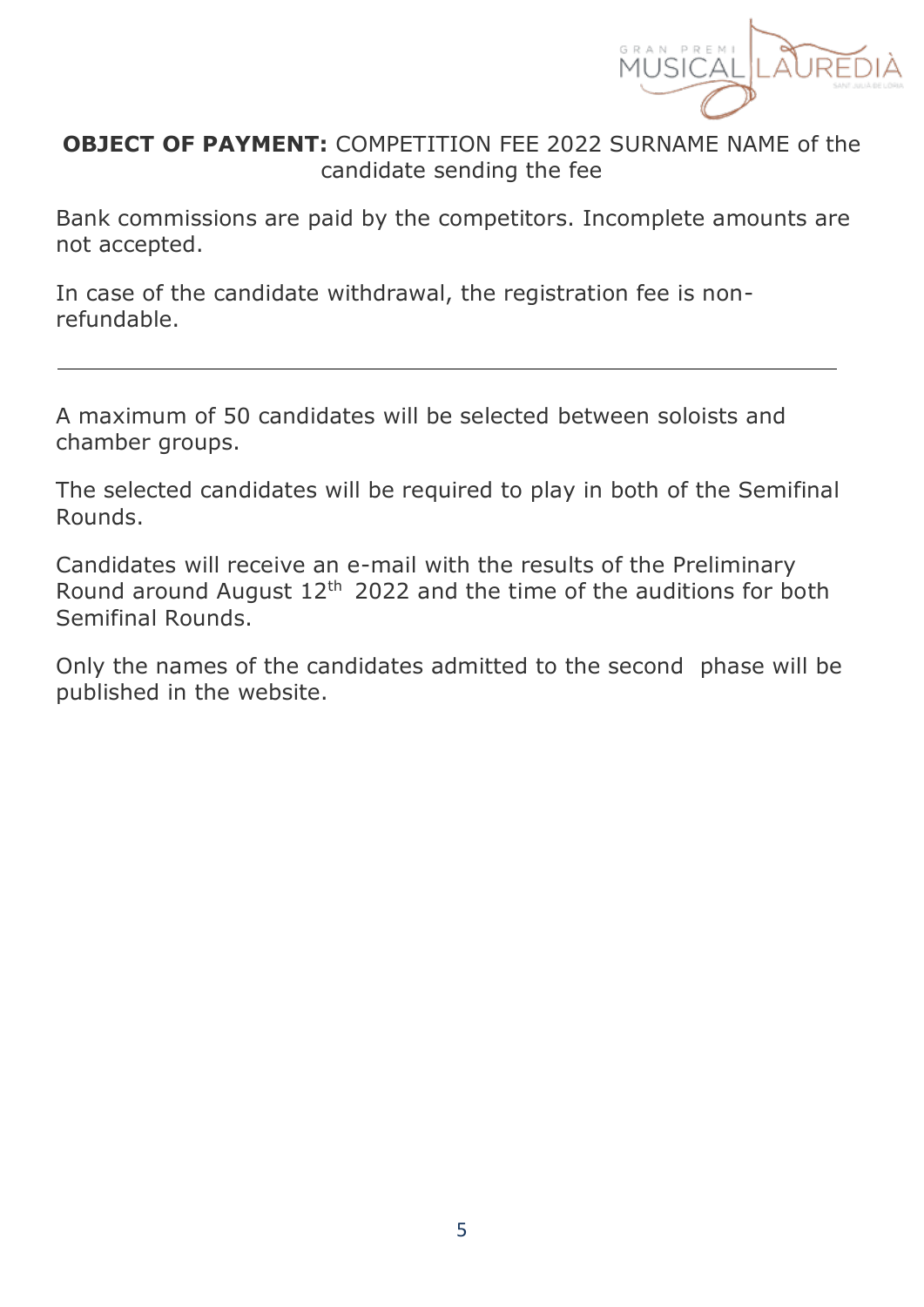# **Semifinal Rounds and Final Round**

The Jury will be divided into two groups to hear the candidates perform the entire musical repertoire proposed in the competition.

The candidates will play on two different occasions, in different halls:

– **Semifinal Round A:** a free program lasting no more than 20 minutes The repertoire must be different from the Preliminary Round and from the Semifinal Round B.

– **Semifinal Round B:** a free program lasting no more than 20 minutes. The repertoire must be different from the Preliminary Round and from the Semifinal Round A.

The order of the performance will be determined by the competition organizers.

(Half of the candidates will play in Semifinal Round A first and half will perform in Semifinal Round B first).

In both Semifinal Rounds it is possible to perform one or more pieces; single movements and extracts from larger composition can be played, too.

For the Final Round, the Jury will be reunited and will listen to a maximum of 6 candidates between soloists and chamber groups admitted to the Final Round.

**Final Round:** a repertoire lasting no more than 30 minutes freely selected by the candidates among all the pieces performed in the previous rounds (Preliminary Round and both Semifinal Rounds).

The Final Round will be recorded by video and streamed on YouTube, therefore concert attire is required.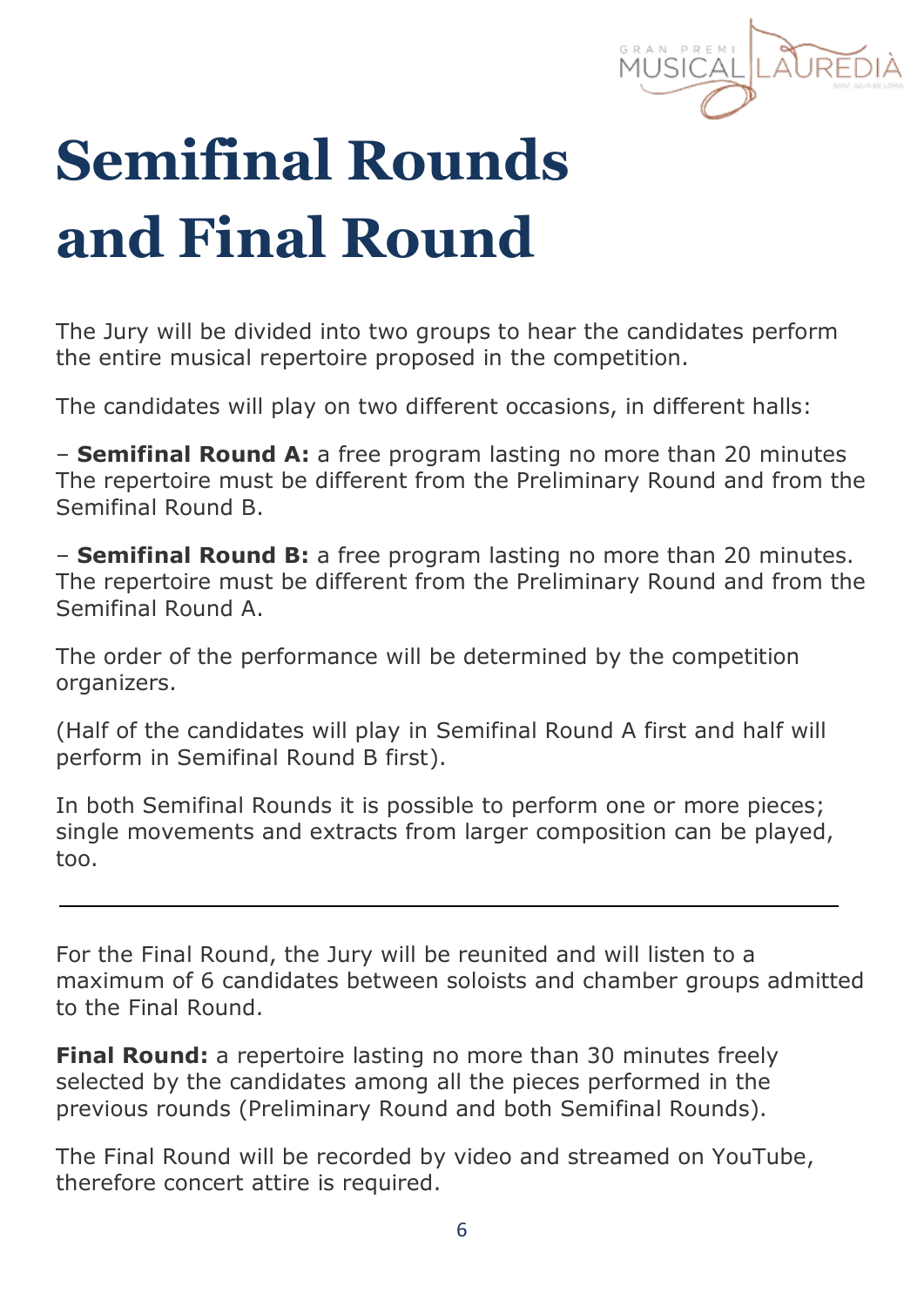

### **Awards**

The candidate who has obtained the unanimity of the jury's preferences will be awarded with:

### **PRIMER GRAN PREMI**

which consists of 4 concerts for an economic value of **€ 5000.00**.

Candidates will be given  $\epsilon$  1000.00 during the Award Ceremony and they will receive other  $\epsilon$  4000.00 on the occasion of the concert-prizes.

If the PRIMER GRAN PREMI cannot be assigned because of the lack of unanimity of the jury's preferences, the winner who has obtained the majority of the jury's preferences will be awarded with:

### **FIRST PRIZE**

which consists of 2 concerts for an economic value of **€ 3000.00**.

During the Award Ceremony, candidates will be given  $€$  1000.00 and they will receive other  $\epsilon$  2000.00 on the occasion of the different concertprizes.

### **SECOND PRIZE**

Candidates, who obtain the second highest number of Jury preferences, win the Second Prize with an economic value of **€ 2000.00**.

### **THIRD PRIZE**

Candidates, who obtain the third highest number of Jury preferences, win the Third Prize with an economic value of **€ 1000.00**.